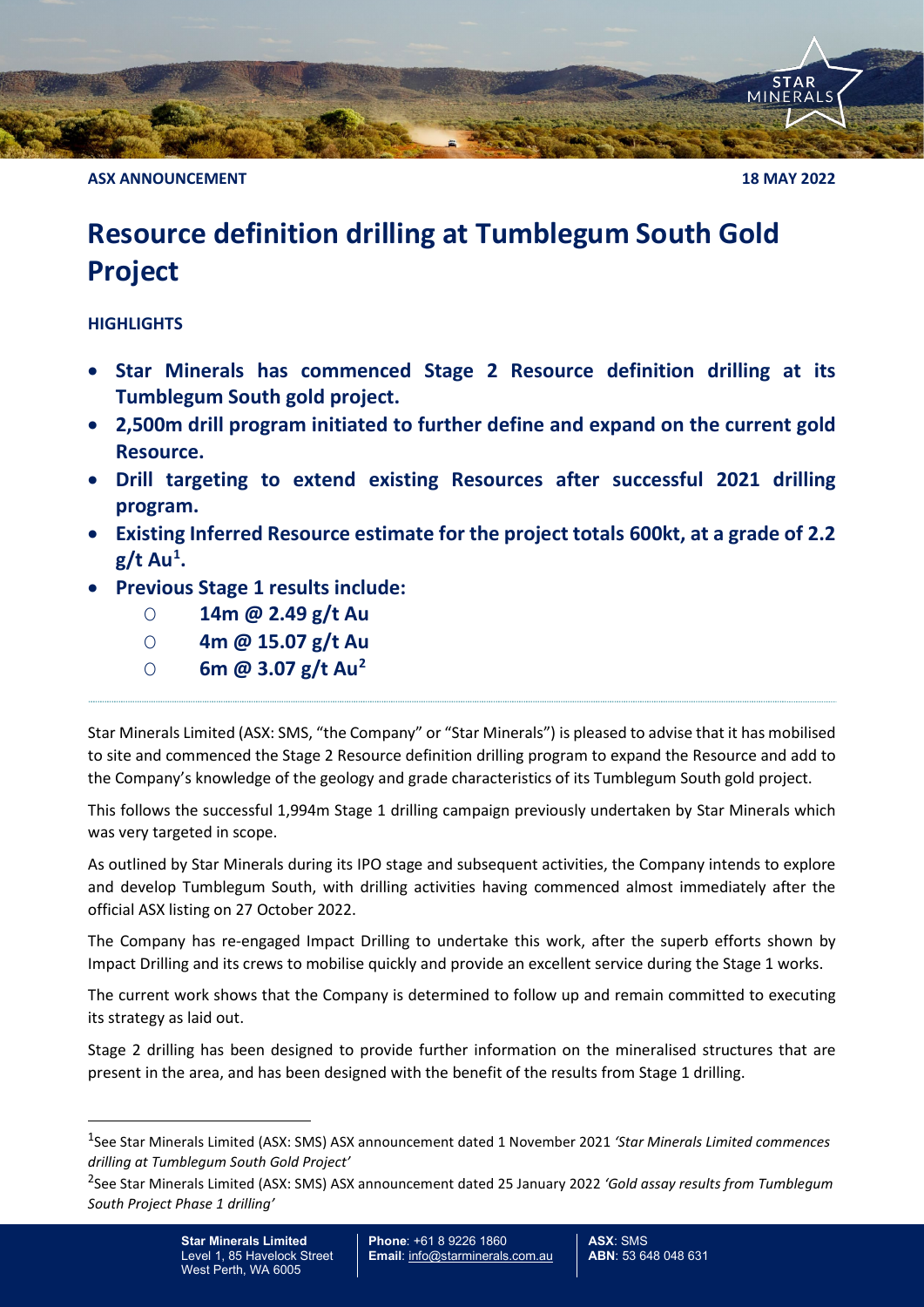

The plan below (Figure 1) shows the proposed collar positions.



### *Figure 1 Tumblegum South Project Proposed new drilling*

Planned drilling totals 2,448m although as with the previous stage, holes may be extended if they remain in mineralisation. It is envisaged the program will be completed in 12-15 days.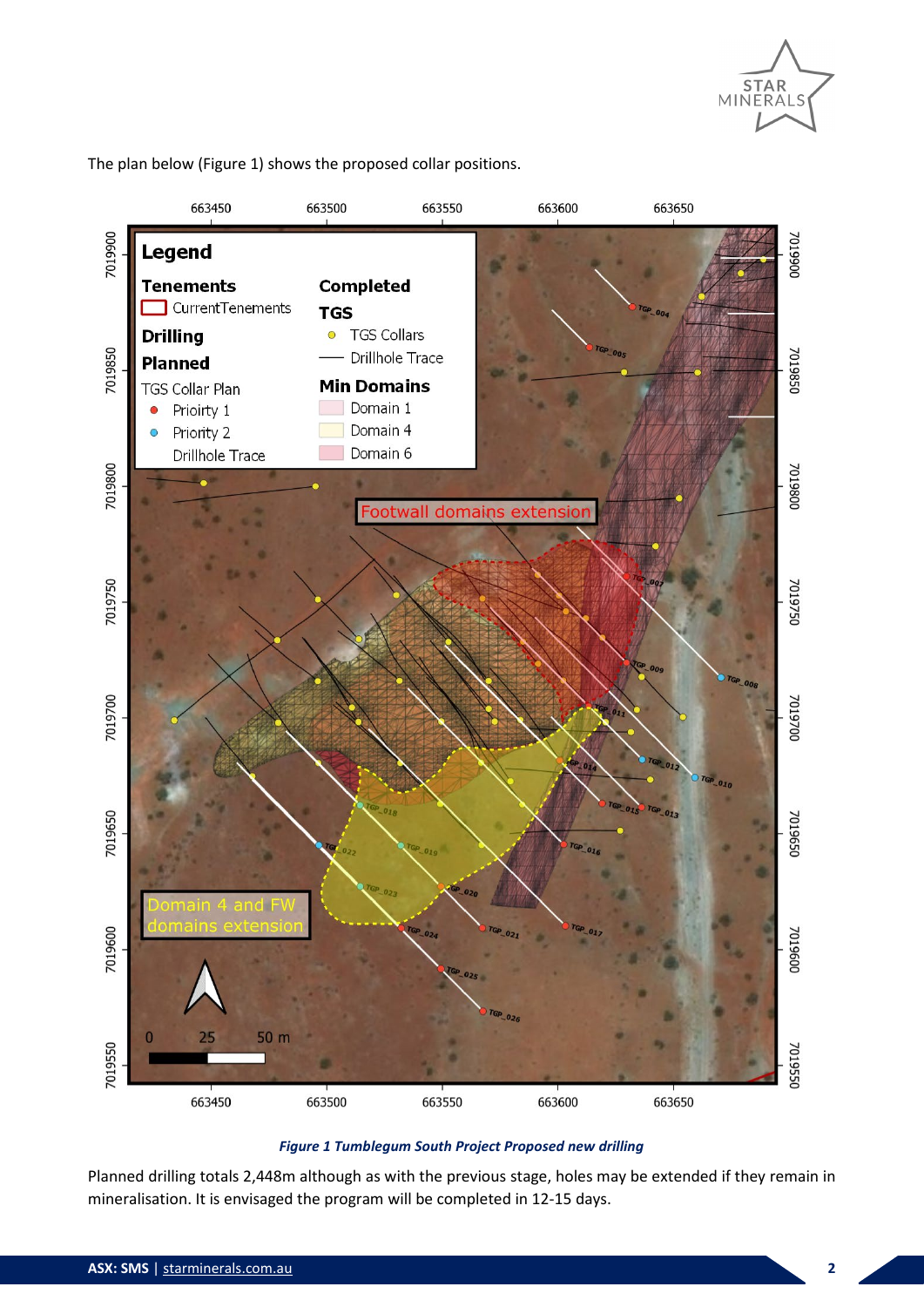

Star Minerals' CEO, Greg Almond comments:

*"We are excited to be back on site at Tumblegum South and looking forward to following up the great results we saw from the last round of drilling.*

*We are pleased that once again we have the Impact Drilling team to assist our staff.*

*We believe our shareholders will be encouraged by this news, as it demonstrates our confidence in the asset we have at Tumblegum South, and the potential to increase our knowledge of the deposit as we follow up from the results of Stage 1 drilling."*

Tumblegum South has an existing Inferred Resource estimate which totals 600kt, at a grade of 2.2 g/t Au. This work was undertaken by Bryah Resources Limited in January 2020.

Tumblegum South is located approximately 40km south of the town of Meekatharra in Western Australia (se[e Figure 2\)](#page-2-0). The existing mining lease ML51/888 is directly along strike from the Tumblegum Pit which was mined by Dominion during the 1987–1992 Gabanintha Gold Mine Joint Venture. The Company's current focus is on gold, but there is also significant copper potential on the lease.



<span id="page-2-0"></span>*Figure 1 Tumblegum South Gold Project Geology and Location*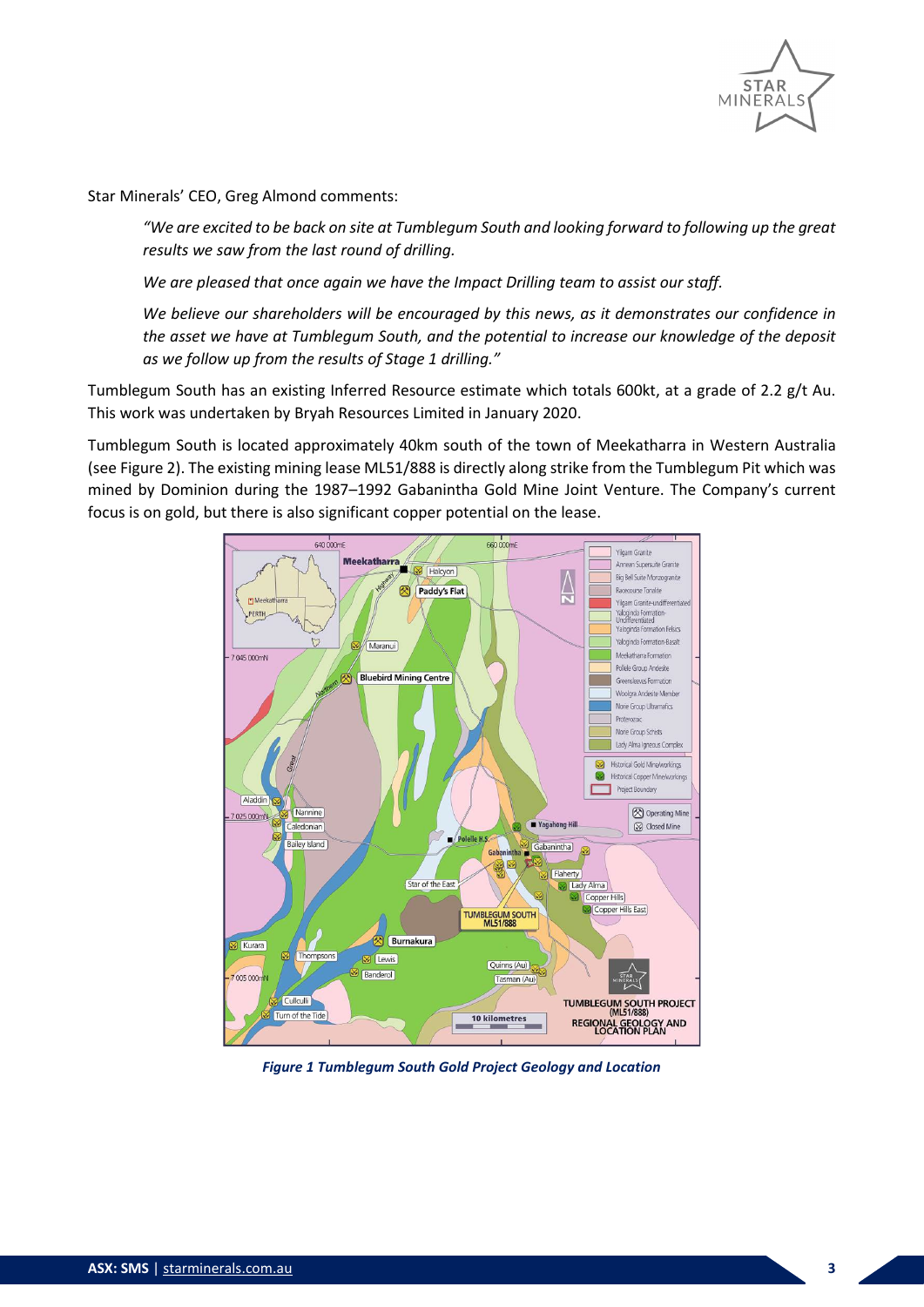

## **Reporting Confirmation**

The information in this report that relates to current resource estimates is extracted from the Company's following ASX announcements:

- 1 November 2021 Tumblegum South Gold Project Drilling Underway
- 25 January 2022 Gold assay results from Tumblegum South Project Phase 1 drilling

The Company confirms that it is not aware of any new information or data that materially affects the information included in the original market announcement and, that all material assumptions and technical parameters underpinning the estimates in the relevant market announcement continue to apply and have not materially changed. The Company confirms that the form and context in which the Competent Person's findings are presented have not been materially modified from the original market announcement.

#### *For further information, please contact:*

#### **Greg Almond, CEO** +61 8 9226 1860

*This announcement has been produced in accordance with the Company's published continuous disclosure* 

*policy and has been approved by the Board*

#### **ABOUT STAR MINERALS LIMITED**

SMS is focused on development and exploration of its copper and gold projects. The Company will be using the data gathered to complete the required works to bring the Tumblegum South project up to the necessary level for a decision to mine to be made. In addition, it will use the latest exploration techniques as well as results of previous exploration work undertaken by Bryah Resources and other explorers to investigate the potential of both the Tumblegum South and West Bryah projects.

The Board's strategy is to advance the exploration and development of its deposits wherever possible, utilising established mining operations and infrastructure to achieve low risk early production outcomes.

In addition, the Company intends to continue to investigate ways to grow its business by:

- acquisition, application, or joint venturing into areas surrounding and adjacent to the Projects; and
- acquisition, application, or joint venturing into other, unrelated but economically attractive projects compatible with the Company's goals and capabilities if, and when opportunities of this type come available.

#### **Competent Person Statement**

*The information in this announcement that relates to Exploration Results is based on information compiled by Mr Tony Standish, who is a Member of the Australian Institute of Geoscientists. Mr Standish is a consultant to Star Minerals Limited and Bryah Resources Limited. Mr Standish has sufficient experience which is relevant to the style of mineralisation and type of deposit under consideration and to the activity which he is undertaking to qualify as a Competent Person as defined in the 2012 Edition of the 'Australasian Code for Reporting of Exploration Results, Mineral Resources and Ore Reserves'. Mr Standish consents to the inclusion in this announcement of the matters based on his information in the form and context in which it appears.*